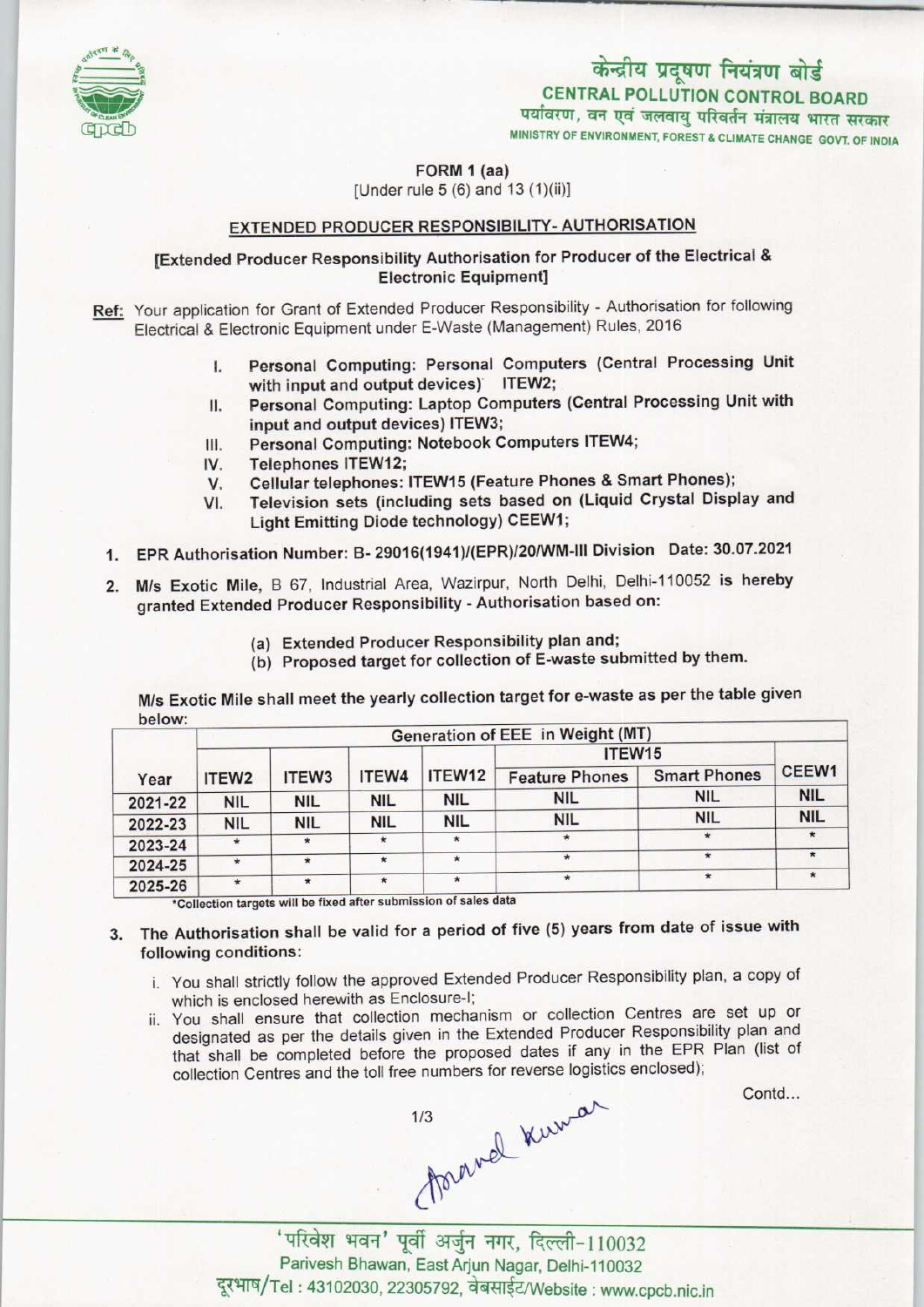

From pre page...

- iii. You shall ensure that all the collected e-waste is channelized to your dismantler/recycler M/s. Horizon Recycling Pvt. Ltd. Khasra No 35, Vill Kumarhera, Green Land Industrial Complex, 7km, Dehradun Road, Saharanpur-247001 U. P. and record shall be maintained at dismantler/recycler and at your end.
- iv. You shall maintain records, in Form-2 of these Rules, of e-waste and make such records available for scrutiny by Central Pollution Control Board;
- v. You shall file annual returns in Form-3 to the Central Pollution Control Board on or before 30th day of June following the financial year to which that returns relates.

## vi. General Terms & Conditions of the Authorisation:

- a. The authorisation shall comply with provisions of the Environment (Protection) Act, 1986 and the E-waste (Management) Rules,2016 made there under;
- b. The authorisation or its renewal shall be produced for inspection at the request of an officer authorised by the Central Pollution Control Board;
- c.Any change in the approved Extended Producer Responsibility plan should be informed to Central Pollution Control Board within 15 days on which decision shall be communicated by Central Pollution Control Board within sixty days;
- d. It is the duty of the authorised person to take prior permission of the Central Pollution Control Board to close down any collection centre/points or any other facility which are part of the EPR plan;
- e. An application for the renewal of authorisation shall be made as laid down in subrule (vi) of rule of 13(1) the E- Waste (Management) Rules. 2016;
- f.The Board reserves right to cancel/amend/revoke the authorisation at any time as per the policy of the Board or Government.

## vii. Additional Conditions: -

- a) That the applicant will submit annual sales data along with annual returns;
- b) That the applicant has to ensure that the addresses of collection points provided by them in their EPR Plan are correct and traceable and the collection points/centres are functional;
- c) That the applicant will submit revised application for grant of EPR Authorisation in case of applicant adding/changing PRO or changing its EPR Plan;
- d)That the applicant has to ensure that the e-waste collected at collection centres/points or through Buy-back and DRS mentioned in the application should reach to its authorized dismantler/recycler;

Contd...

213 revenuer